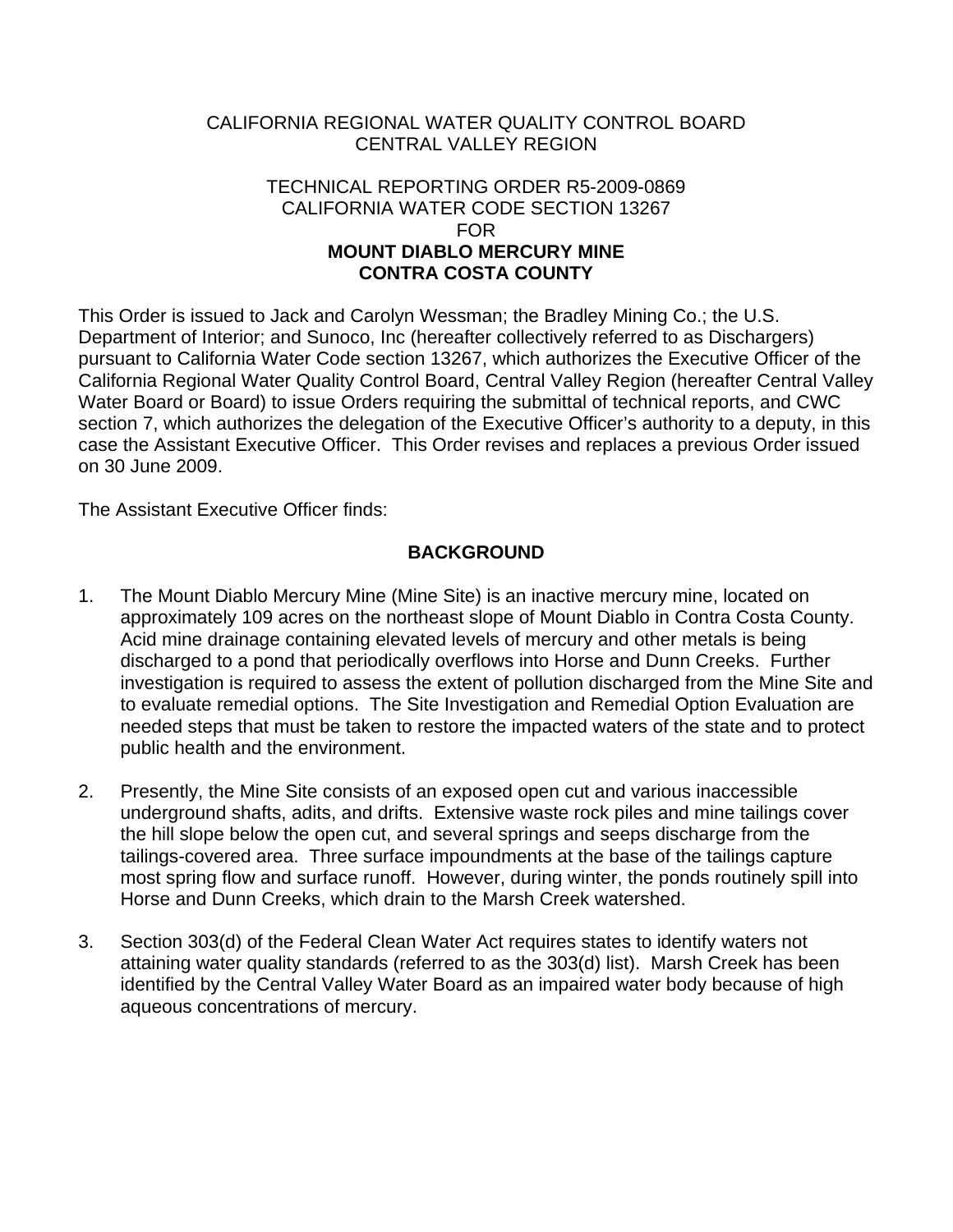## **OWNERSHIP AND OPERATOR HISTORY**

- 4. Jack and Carolyn Wessman have owned the Mine Site from 1974 to the present. The Wessmans have made some improvements to reduce surface water exposure to tailings and waste rock, including the construction of a cap over parts of the tailings/waste rock piles. Although these improvements have been made without an engineering design or approved plan, these improvements may have reduced some of the impacts from the Mine Site. However, discharges that contain elevated mercury levels continue to impact the Mine Site and site vicinity.
- 5. Bradley Mining Company operated the Mine Site from 1936 to 1947, producing around 10,000 flasks of mercury. During operations Bradley Mining Company developed underground mine workings, discharged mine waste rock, and generated and discharged mercury ore tailings.
- 6. The U.S. Department of the Interior created the Defense Minerals Exploration Administration (DMEA) out of the Defense Minerals Agency in 1951. The DMEA was created to provide financial assistance to explore for certain strategic and critical minerals. The DMEA contracted with private parties to operate the Mine Site under cost-sharing agreements from 1953 to 1954. The initial cost sharing was with the Ronnie B. Smith Trust, which implemented a partnership formed by Jene Harper and James Dunnigan. Although it is unclear whether the mine was operated under the DMEA contract, the Smith partnership produced approximately 102 flasks of mercury. John L. Jonas and John E. Johnson assumed the DMEA contract in 1954, Jonas and Johnson produced 21 flasks of mercury.
- 7. The Cordero Mining Company operated the Mine Site from approximately 1954 to 1956, and was responsible for sinking a shaft, driving underground tunnels that connected new areas to pre-existing mine workings, and discharging mine waste. The amount of mercury production from this time period is unknown. The United States Environmental Protection Agency (USEPA), Region IX, named Sunoco Inc. a responsible party for Mount Diablo Mercury Mine in the Unilateral Administrative Order for the Performance of a Removal Action, USEPA Docket No. 9-2009-02, due to its corporate relationship to the Cordero Mining Company.
- 8. Nevada Scheelite Company, a subsidiary of Kennametal Inc., operated at the Mount Diablo Mercury Mine in 1956. The extent of operations and the amount of production for this period is unknown. However, discharges have occurred from runoff from the mine waste piles and likely springs associated with the mine working.
- 9. Victoria Resources Corp., now Victoria Gold Corp., owned the Mount Diablo site from 1960 to 1969. The extent of operations and the amount of production for this period is unknown. However, discharges have occurred from runoff from the mine waste piles and likely springs associated with the mine working.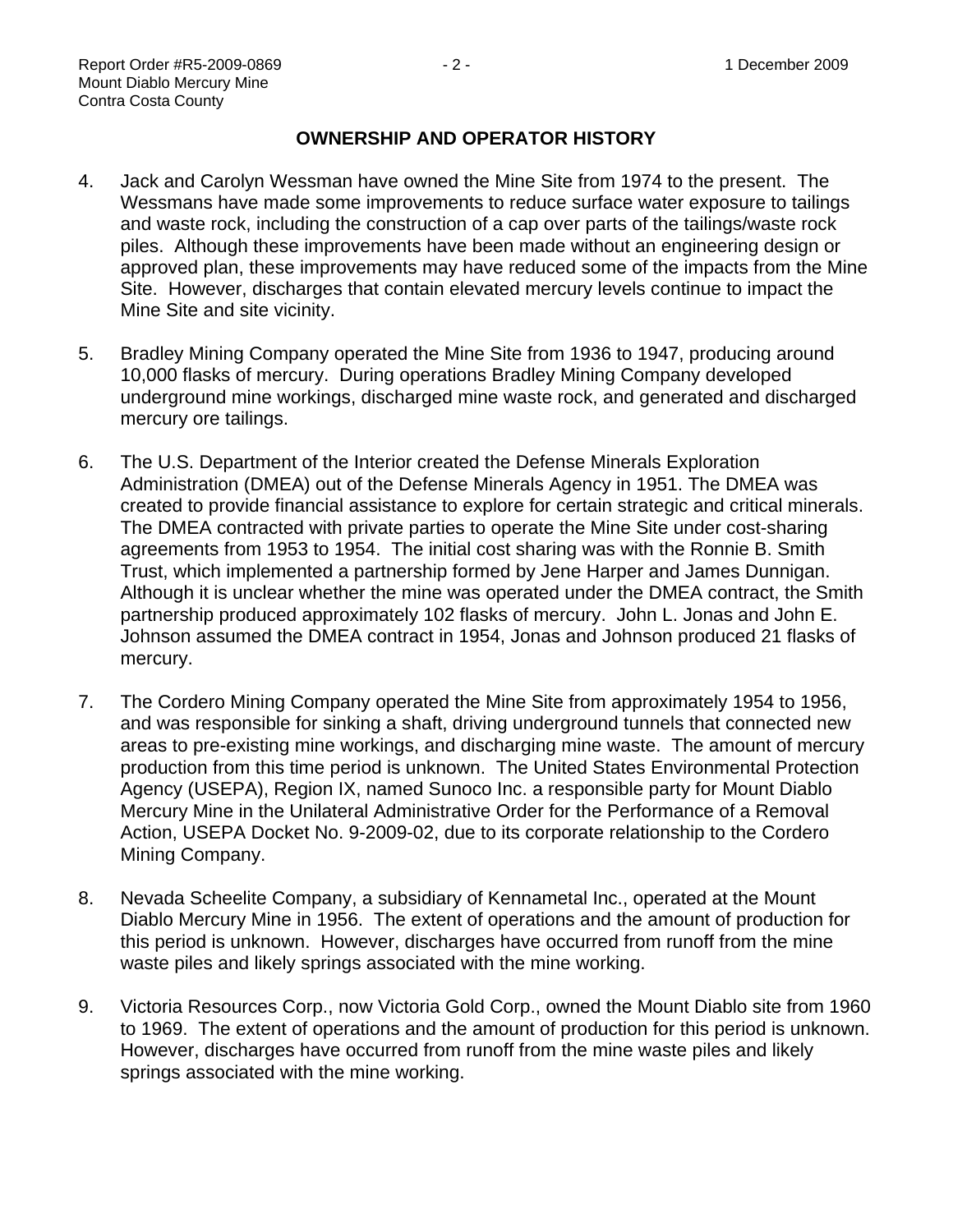10. The Guadalupe Mining Company owned the Mine site from 1969 to 1974. The extent of operations and amount of production for this period is unknown. However, discharges have occurred from runoff from the mine waste piles and likely springs associated with the mine working.

### **LEGAL PROVISIONS**

- 11. The Water Board's *Water Quality Control Plan for the Sacramento River and San Joaquin River Basins, 4th Edition* (Basin Plan) designates beneficial uses of the waters of the State, establishes water quality objectives (WQOs) to protect these uses, and establishes implementation policies to implement WQOs. The designated beneficial uses of Marsh Creek, which flows into Sacramento and San Joaquin Delta are domestic, municipal, industrial and agricultural supply.
- 12. CWC section 13267 states, in part:

(b)(1) In conducting an investigation, the regional board may require that any person who has discharged, discharges, or is suspected of having discharged or, discharging, or who proposes to discharge waste within its region . . . shall furnish, under penalty of perjury, technical or monitoring program reports which the regional board requires. The burden, including costs, of these reports shall bear a reasonable relationship to the need for the report and the benefits to be obtained from the reports. In requiring those reports, the regional board shall provide the person with a written explanation with regard to the need for the reports, and shall identify the evidence that supports requiring that person to provide the reports.

As described in Findings Nos. 4 – 7, the Dischargers are named in this Order because all have discharged waste at the Mine Site through their actions and/or by virtue of their ownership of the Mine Site. The reports required herein are necessary to formulate a plan to remediate the wastes at the Mine Site, to assure protection of waters of the state, and to protect public health and the environment.

13. CWC section 13268 states, in part:

(a)(1) Any person failing or refusing to furnish technical or monitoring program reports as required by subdivision (b) of Section 13267 . . . or falsifying any information provided therein, is guilty of a misdemeanor and may be liable civilly in accordance with subdivision (b).

(b)(1) Civil liability may be administratively imposed by a regional board in accordance with Article 2.5 (commencing with Section 13323) of Chapter 5 for a violation of subdivision (a) in an amount which shall not exceed one thousand dollars (\$1,000) for each day in which the violation occurs.

(c) Any person discharging hazardous waste, as defined in Section 25117 of the Health and Safety Code, who knowingly fails or refuses to furnish technical or monitoring program reports as required by subdivision (b) of Section 13267, or who knowingly falsifies any information

\*\*\*\*\*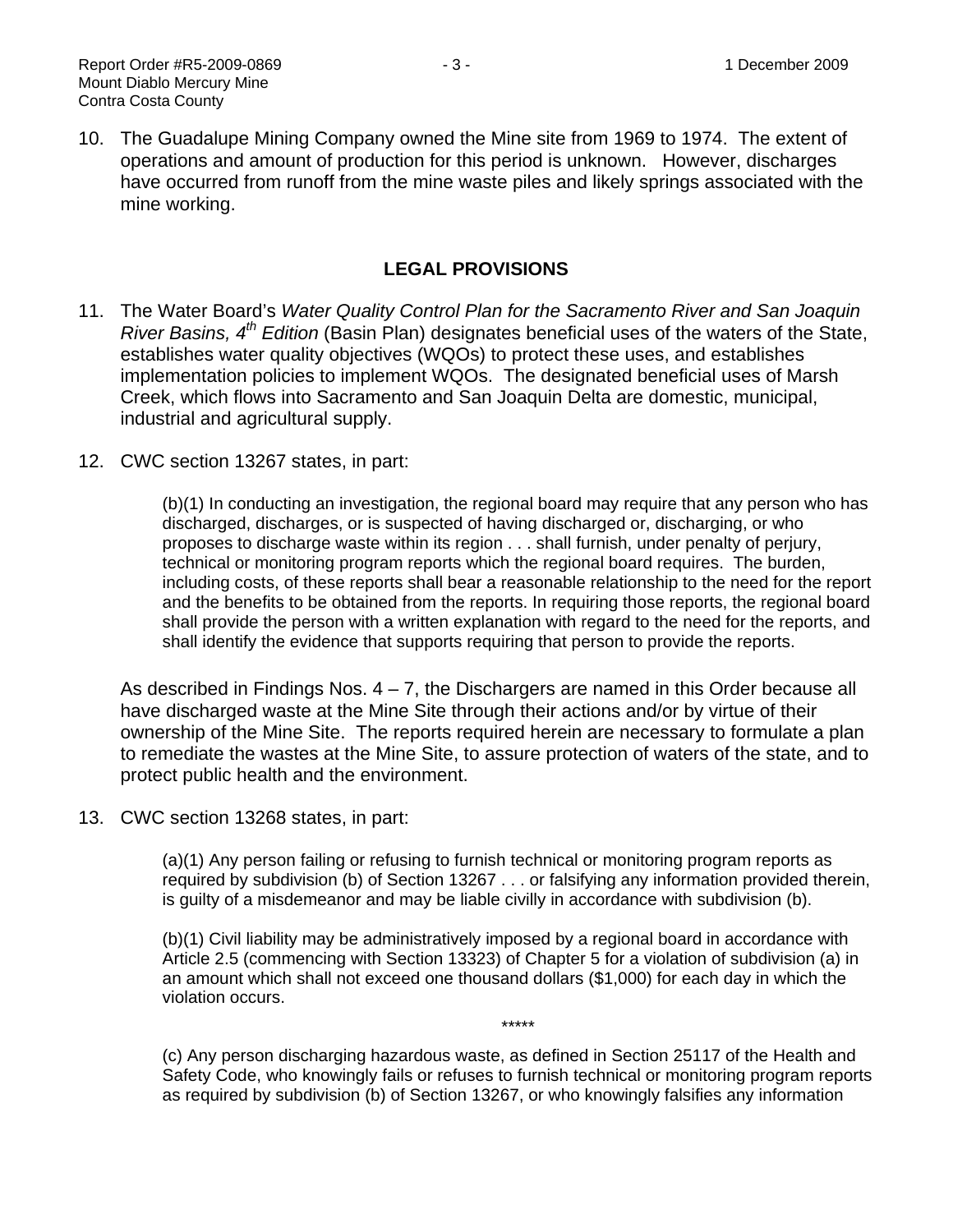provided in those technical or monitoring program reports, is guilty of a misdemeanor, may be civilly liable in accordance with subdivision (d), and is subject to criminal penalties pursuant to subdivision (e).

(d)(1) Civil liability may be administratively imposed by a regional board in accordance with Article 2.5 (commencing with Section 13323) of Chapter 5 for a violation of subdivision (c) in an amount which shall not exceed five thousand dollars (\$5,000) for each day in which the violation occurs.

As described above, failure to submit the required reports to the Central Valley Water Board according to the schedule detailed herein may result in enforcement action(s) being taken against you, which may include the imposition of administrative civil liability pursuant to CWC section 13268. Administrative civil liability of up to \$5,000 per violation per day may be imposed for non-compliance with the directives contained herein.

**IT IS HEREBY ORDERED** that, pursuant to California Water Code section 13267, the Dischargers shall submit the following technical reports:

1. **By 1 March 2010**, submit a *Mining Waste Characterization Work Plan* (hereafter *Characterization Plan)* for the Mine Site. The Characterization Plan shall be a plan to assess both the nature and extent of mining waste at the Mine Site, and the potential threat that this mining waste poses to water quality and/or human health. The Characterization Plan shall describe the methods that will be used to establish background levels for soil, surface water, and ground water at the site, and the means and methods for determining the vertical and lateral extent of the mining waste.

The Characterization Plan shall also address slope stability of the Mine Site, and shall assess the need for slope design and slope stability measures to minimize the transport of mining waste-laden soils to surface water and ephemeral streams.

- 2. **By 1 September 2010,** submit a *Mining Waste Characterization Report* (hereafter *Characterization Report)*, characterizing the data gathered pursuant to the investigation described in the Characterization Plan. The Characterization Report shall include:
	- a. A narrative summary of the field investigation;
	- b. A section describing background soil concentrations, mining waste concentrations, and the vertical and lateral extent of the mining waste;
	- c. Surface water and ground water sampling results;
	- d. A section describing slope stability and erosion potential and recommendations for slope stabilization;
	- e. An evaluation of risks to human health from site conditions, and;
	- f. A work plan for additional investigation, if needed, as determined by Board staff. If no additional investigation is needed, this report shall be the Final Characterization Report.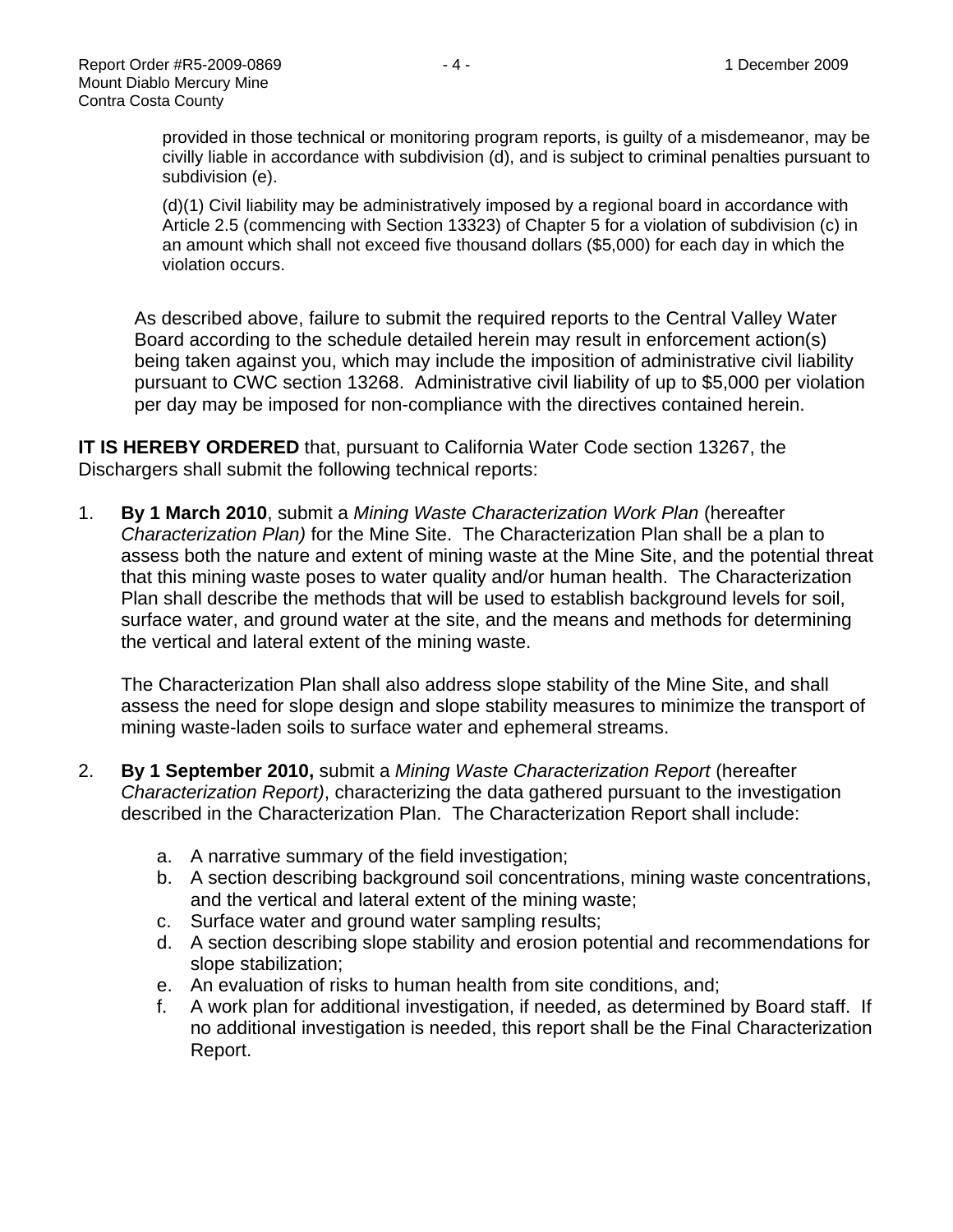- 3. Within **90 days** of staff concurrence with the Characterization Report, submit a *Site Remediation Work Plan* (hereafter *Remediation Plan*) for the site. The Remediation Plan shall describe remediation activities to clean up or remediate the mining waste either to background concentrations, or to the lowest level that is technically and economically achievable. The Remediation Plan shall also address long-term maintenance and monitoring necessary to confirm and preserve the long-term effectiveness of the remedies. The potential remediation activities shall comply with all applicable WQOs in the Basin Plan. The Remediation Plan shall also include:
	- a. An evaluation of water quality risk assessment:
	- b. A human health risk assessment:
	- c. A time schedule to conduct the remediation activities.

## **REPORTING**

- 4. When reporting the data, the Dischargers shall arrange the information in tabular form so that the date, the constituents, and the concentrations are readily discernible. The data shall be summarized in such a manner as to illustrate clearly the compliance with this Order.
- 5. Fourteen days prior to conducting any fieldwork, submit a Health and Safety Plan that is adequate to ensure worker and public safety during the field activities in accordance with California Code of Regulations, title 8, section 5192.
- 6. As required by the California Business and Professions Code sections 6735, 7835, and 7835.1, all reports shall be prepared by a registered professional or their subordinate and signed by the registered professional.
- 7. All reports must be submitted to the Central Valley Water Board. Electronic copies of all reports and analytical results are to be submitted over the Internet to the State Water Board Geographic Environmental Information Management System database (GeoTracker) at [http://geotracker.swrcb.ca.gov.](http://geotracker.swrcb.ca.gov/) Electronic copies are due to GeoTracker concurrent with the corresponding hard copy. Electronic submittals shall comply with GeoTracker standards and procedures as specified on the State Water Board's web site.
- 8. Notify Central Valley Water Board staff at least five working days prior to any onsite work, testing, or sampling that pertains to environmental remediation and investigation and is not routine monitoring, maintenance, or inspection.

Any person aggrieved by this action of the Central Valley Water Board may petition the State Water Board to review the action in accordance with CWC section 13320 and California Code of Regulations, title 23, sections 2050 and following. The State Water Board must receive the petition by 5:00 p.m., 30 days after the date of this Order, except that if the thirtieth day following the date of this Order falls on a Saturday, Sunday, or state holiday (including mandatory furlough days), the petition must be received by the State Water Board by 5:00 p.m. on the next business day.